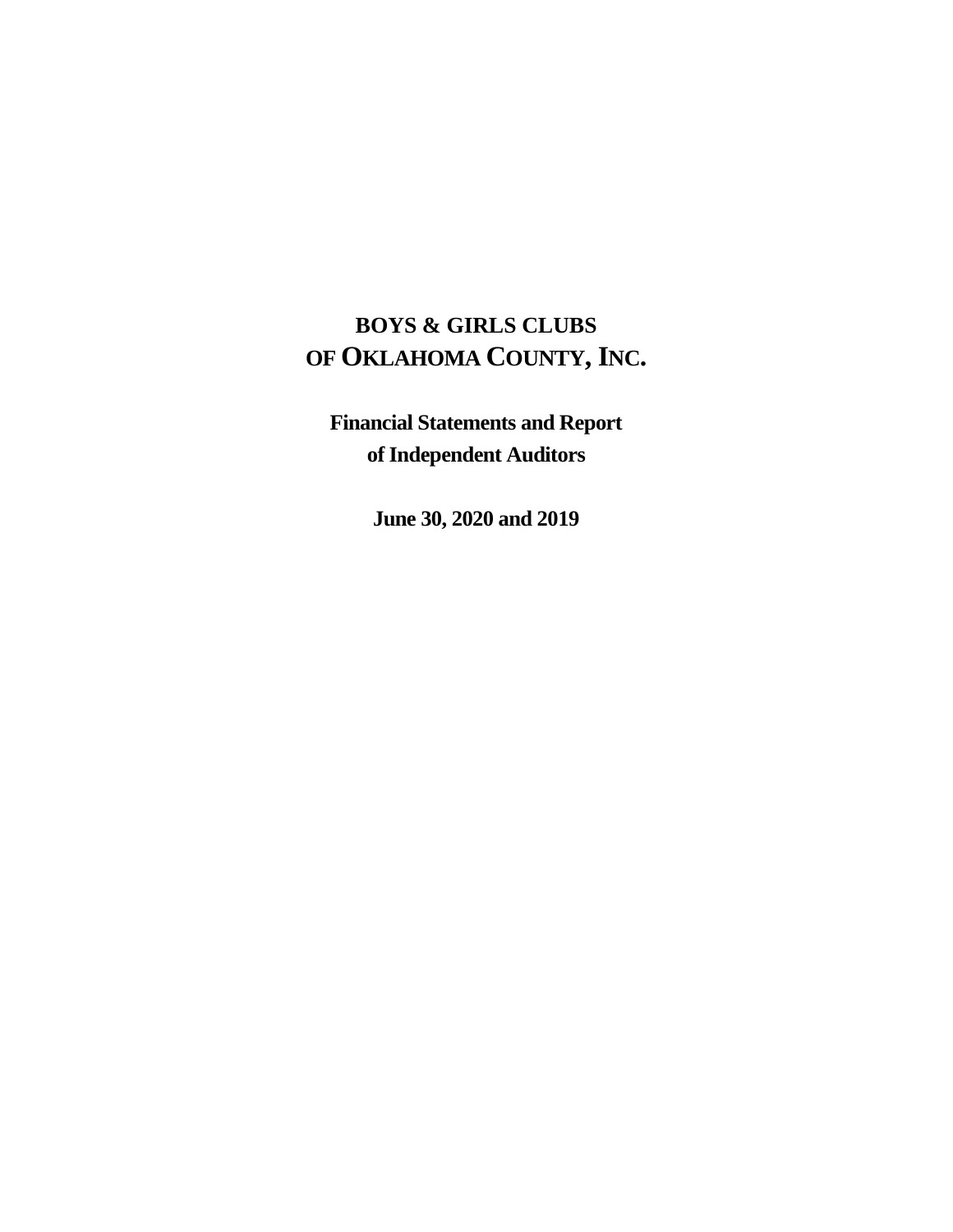# Table of Contents

| <b>Financial Statements:</b> |  |
|------------------------------|--|
|                              |  |
|                              |  |
|                              |  |
|                              |  |
|                              |  |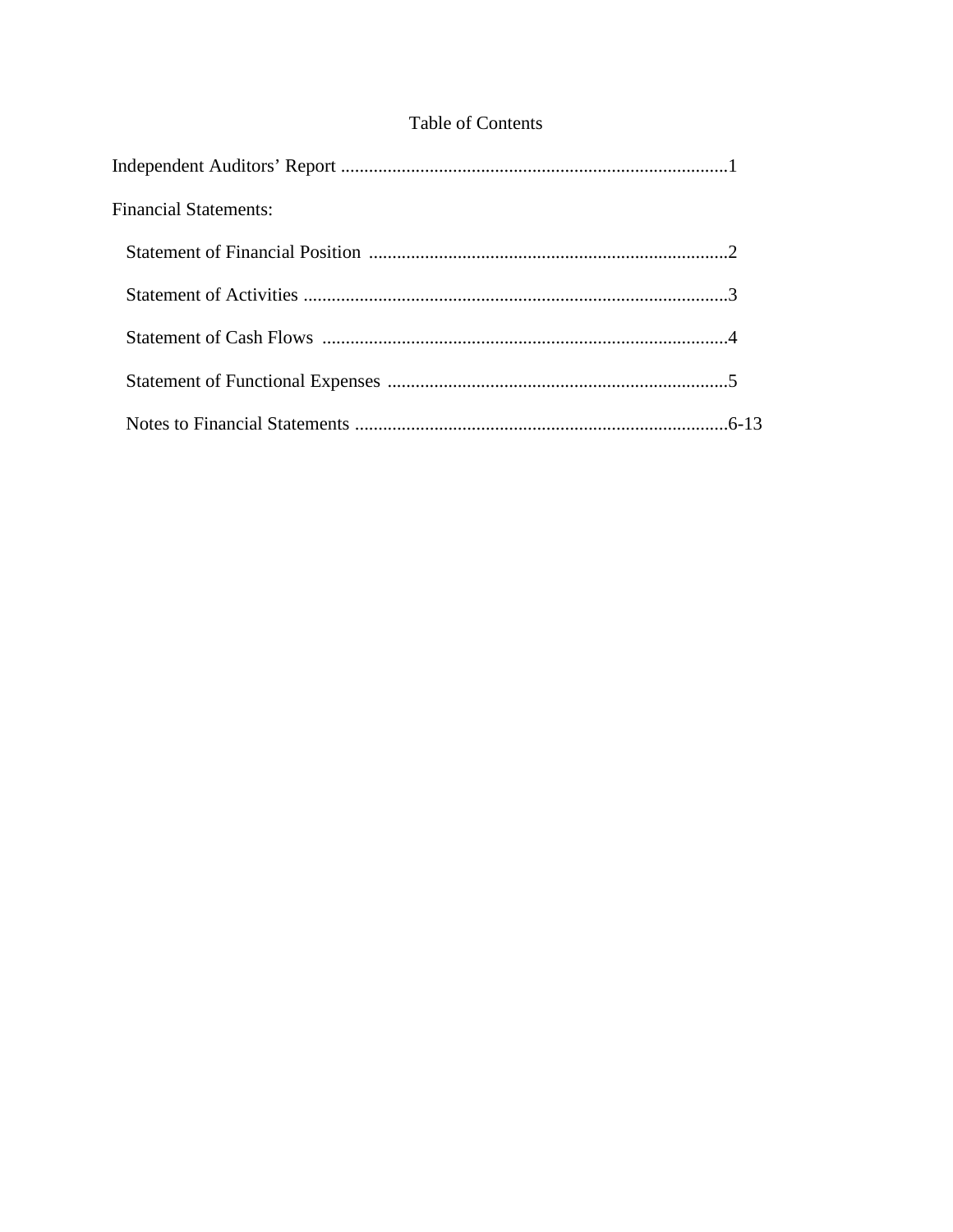Member AICPA & OSCPA **Email:** caseycpa@hotmail.com

Casey J. Russell, C.P.A., M.B.A. **2812 NW 57th, Ste. 102** Phone: (405) 607-8743 Autumn L. Williams, C.P.A., Esq. **Oklahoma City, Oklahoma 73112** Fax: (405) 607-8744

## INDEPENDENT AUDITOR'S REPORT

To the Board of Trustees of Boys & Girls Clubs of Oklahoma County, Inc.

We have audited the accompanying financial statements of Boys & Girls Clubs of Oklahoma County, Inc. (a nonprofit organization), which comprise the statements of financial position as of June 30, 2020 and 2019, and the related statements of activities, functional expenses, and cash flows for the years then ended, and the related notes to the financial statements.

#### **Management's Responsibility for the Financial Statements**

Management is responsible for the preparation and fair presentation of these financial statements in accordance with accounting principles generally accepted in the United States of America; this includes the design, implementation, and maintenance of internal control relevant to the preparation and fair presentation of financial statements that are free from material misstatement, whether due to fraud or error.

#### **Auditor's Responsibility**

Our responsibility is to express an opinion on these financial statements based on our audits. We conducted our audits in accordance with auditing standards generally accepted in the United States of America. Those standards require that we plan and perform the audit to obtain reasonable assurance about whether the financial statements are free from material misstatement.

An audit involves performing procedures to obtain audit evidence about the amounts and disclosures in the financial statements. The procedures selected depend on the auditor's judgment, including the assessment of the risks of material misstatement of the financial statements, whether due to fraud or error. In making those risk assessments, the auditor considers internal control relevant to the entity's preparation and fair presentation of the financial statements in order to design audit procedures that are appropriate in the circumstances, but not for the purpose of expressing an opinion on the effectiveness of the entity's internal control. Accordingly, we express no such opinion. An audit also includes evaluating the appropriateness of accounting policies used and the reasonableness of significant accounting estimates made by management, as well as evaluating the overall presentation of the financial statements.

We believe that the audit evidence we have obtained is sufficient and appropriate to provide a basis for our audit opinion.

#### **Opinion**

In our opinion, the financial statements referred to above present fairly, in all material respects, the financial position of Boys & Girls Clubs of Oklahoma County, Inc. as of June 30, 2020 and 2019, and the changes in its net assets and its cash flows for the years then ended in accordance with accounting principles generally accepted in the United States of America.

Russell + Williams CA or, P.C.

Russell & Williams CPA's, P.C. Oklahoma City, Oklahoma April 6, 2021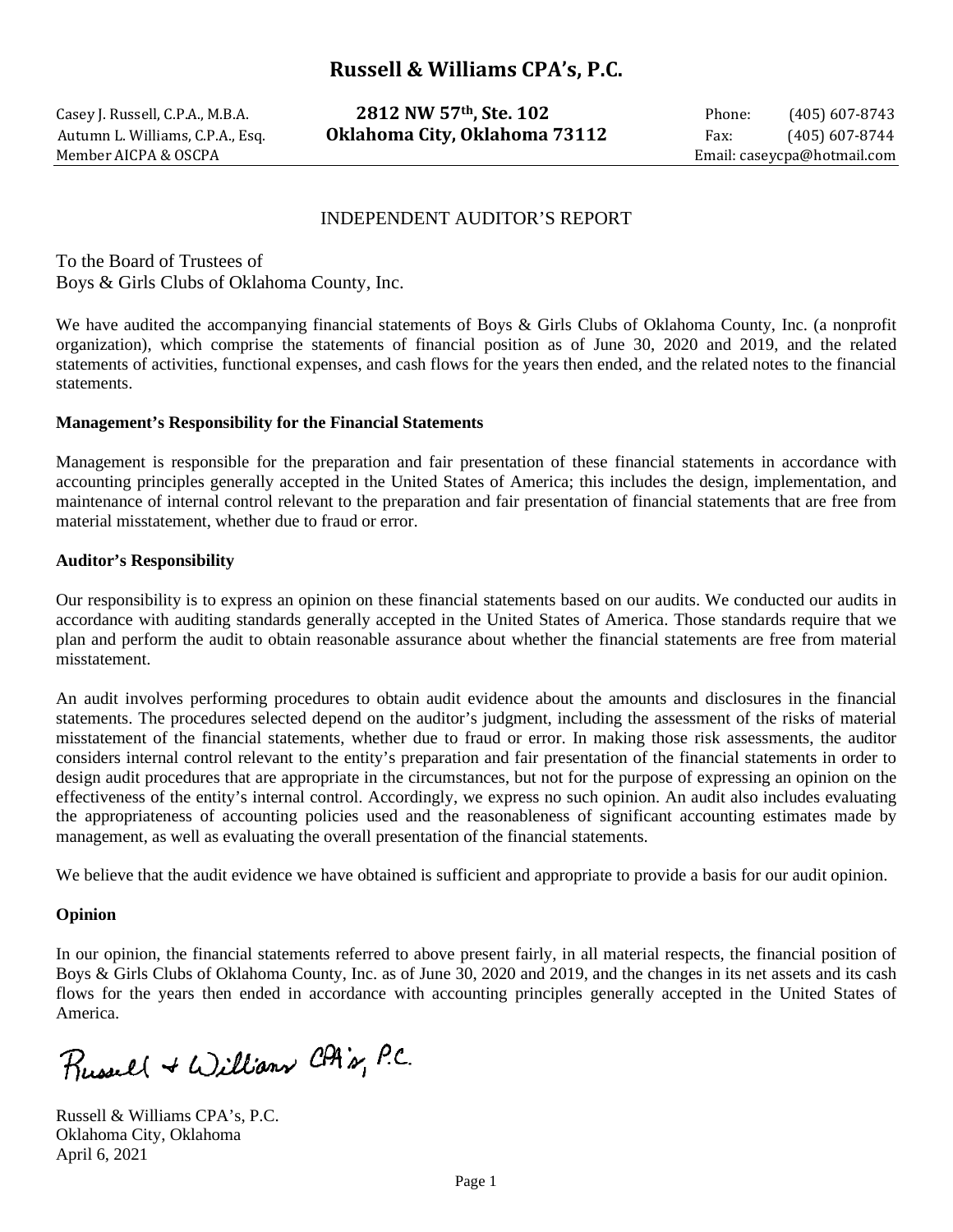## **Boys & Girls Clubs of Oklahoma County, Inc. Statement of Financial Position June 30, 2020 and 2019**

|                                                |                            | 2020       |                           | 2019       |
|------------------------------------------------|----------------------------|------------|---------------------------|------------|
| <b>Assets</b>                                  |                            |            |                           |            |
| Cash and Cash Equivalents                      | \$                         | 3,876,119  | \$                        | 4,237,889  |
| <b>Grants Receivable</b>                       |                            | 78,344     |                           | 93,506     |
| <b>Accounts Receivable</b>                     |                            | 119,486    |                           | 258,665    |
| Pledges Receivable, Net                        |                            | 1,124,923  |                           | 1,739,266  |
| Beneficial Interest in Assets Held by Others   |                            | 559,762    |                           | 266,973    |
| Prepaid Expenses                               |                            | 36,330     |                           | 19,884     |
| <b>Other Assets</b>                            |                            | 28,339     |                           | 23,186     |
| Property and Equipment, Net                    |                            | 4,619,332  |                           | 4,497,449  |
| <b>Total Assets</b>                            | $\boldsymbol{\mathsf{\$}}$ | 10,442,635 | $\boldsymbol{\mathsf{S}}$ | 11,136,818 |
| <b>Liabilities and Net Assets</b>              |                            |            |                           |            |
| Liabilities                                    |                            |            |                           |            |
| <b>Accounts Payable</b>                        | \$                         | 44,990     | \$                        | 59,742     |
| <b>Accrued Liabilities</b>                     |                            | 386        |                           | 3,737      |
| <b>Accrued Compensated Absences</b>            |                            | 39,013     |                           | 36,143     |
| PPP Loan                                       |                            | 389,300    |                           |            |
| <b>Total Liabilities</b>                       |                            | 473,689    |                           | 99,622     |
| <b>Net Assets</b>                              |                            |            |                           |            |
| <b>Without Donor Restrictions</b>              |                            |            |                           |            |
| <b>Board Designated</b>                        |                            | 3,752,738  |                           | 5,244,566  |
| General Use                                    |                            | 686,805    |                           | 721,076    |
| Invested in Property & Equipment (Net of Debt) |                            | 4,619,332  |                           | 4,497,449  |
| <b>Total Without Donor Restrictions</b>        |                            | 9,058,875  |                           | 10,463,091 |
| <b>With Donor Restrictions</b>                 |                            | 910,071    |                           | 574,105    |
| <b>Total Net Assets</b>                        |                            | 9,968,946  |                           | 11,037,196 |
| <b>Total Liabilities and Net Assets</b>        | \$                         | 10,442,635 | \$                        | 11,136,818 |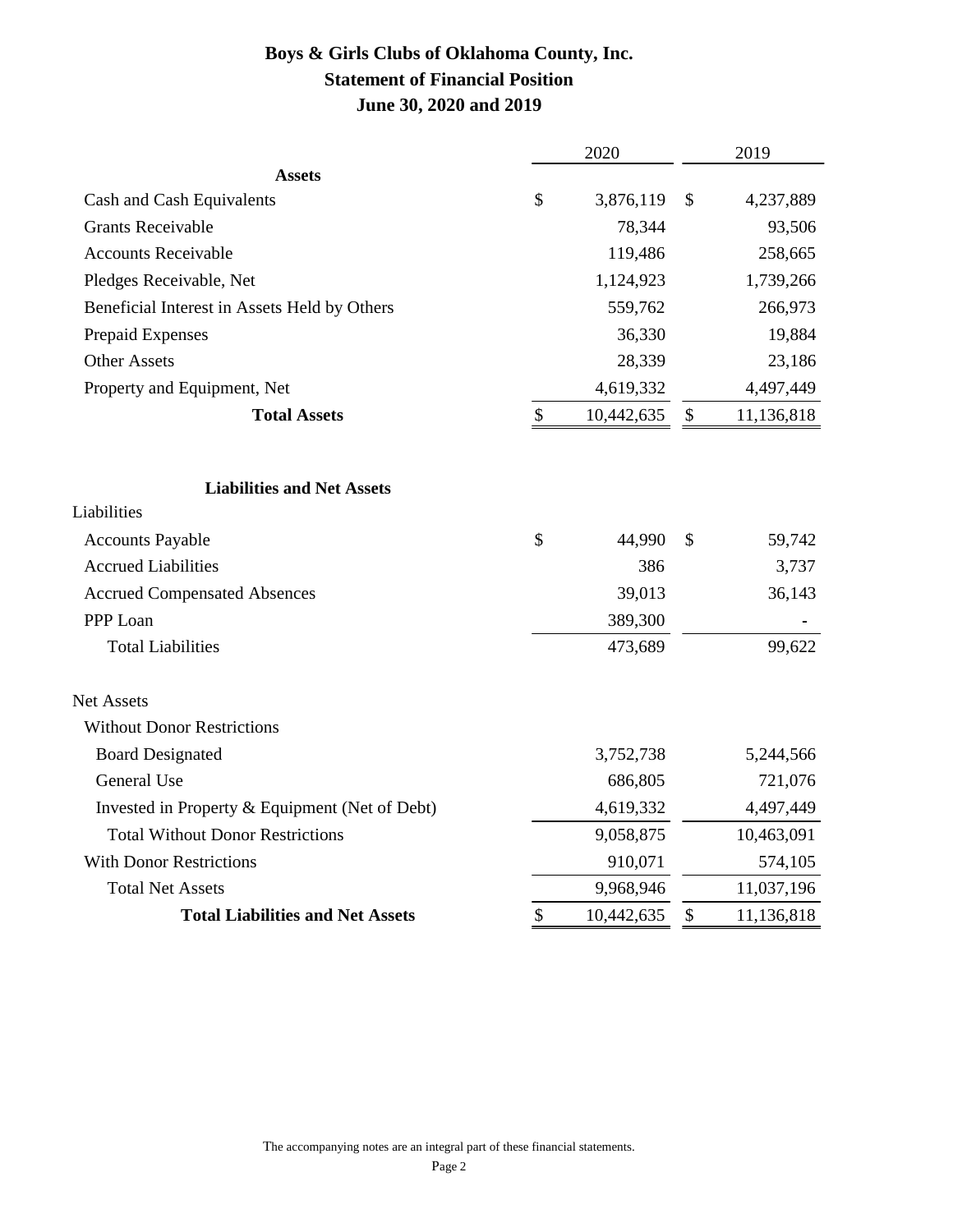## **Boys & Girls Clubs of Oklahoma County, Inc. Statement of Activities For the Years Ending June 30, 2020 and 2019**

|                                                                                  |                                             |             |                     | 2020              |              | 2019        |                      |                     |                     |                   |                 |
|----------------------------------------------------------------------------------|---------------------------------------------|-------------|---------------------|-------------------|--------------|-------------|----------------------|---------------------|---------------------|-------------------|-----------------|
|                                                                                  | <b>Without Donor</b><br><b>Restricitons</b> |             |                     | <b>With Donor</b> |              |             | <b>Without Donor</b> |                     |                     | <b>With Donor</b> |                 |
|                                                                                  |                                             |             | <b>Restrictions</b> |                   | <b>Total</b> |             |                      | <b>Restrictions</b> | <b>Restrictions</b> |                   | <b>Total</b>    |
| <b>Revenues, Gains and Other Support</b>                                         |                                             |             |                     |                   |              |             |                      |                     |                     |                   |                 |
| <b>Grants and Contributions</b>                                                  | \$                                          | 815,107     | \$                  | 483,347           | \$           | 1,298,454   | \$                   | 1,977,950           | \$                  | 231,671           | 2,209,621<br>\$ |
| <b>Government Grants</b>                                                         |                                             | 375,481     |                     |                   |              | 375,481     |                      | 295,538             |                     |                   | 295,538         |
| Program Service Fees                                                             | 32,779                                      |             |                     |                   |              | 32,779      |                      | 55,827              |                     |                   | 55,827          |
| Special Events (Net of Donor Benefits of \$65,245<br>and \$82,214, respectively) |                                             | 325,445     |                     |                   |              | 325,445     |                      | 463,138             |                     |                   | 463,138         |
| <b>In-Kind Contributions</b>                                                     |                                             |             |                     |                   |              |             |                      | 102                 |                     |                   | 102             |
| Other Income                                                                     |                                             | 3,756       |                     |                   |              | 3,756       |                      | 3,191               |                     |                   | 3,191           |
| <b>Investment Income</b>                                                         |                                             | 55,905      |                     | 9,683             |              | 65,588      |                      | 79,689              |                     | 4,886             | 84,575          |
| Net Unrealized Gains (Losses)                                                    |                                             | (46)        |                     |                   |              | (46)        |                      | 1,542               |                     |                   | 1,542           |
| Net Assets Released from Restrictions                                            |                                             | 157,064     |                     | (157,064)         |              |             |                      | 257,968             |                     | (257,968)         |                 |
| <b>Total Revenues, Gains and Other Support</b>                                   |                                             | 1,765,491   |                     | 335,966           |              | 2,101,457   |                      | 3,134,945           |                     | (21, 411)         | 3,113,534       |
| <b>Expenditures</b>                                                              |                                             |             |                     |                   |              |             |                      |                     |                     |                   |                 |
| Program Expenses                                                                 |                                             | 2,753,420   |                     |                   |              | 2,753,420   |                      | 2,376,358           |                     |                   | 2,376,358       |
| Management and General                                                           |                                             | 215,932     |                     |                   |              | 215,932     |                      | 198,877             |                     |                   | 198,877         |
| Fundraising                                                                      |                                             | 200,355     |                     |                   |              | 200,355     |                      | 189,594             |                     |                   | 189,594         |
| <b>Total Expenditures</b>                                                        |                                             | 3,169,707   |                     |                   |              | 3,169,707   |                      | 2,764,829           |                     |                   | 2,764,829       |
| <b>Change in Net Assets</b>                                                      |                                             | (1,404,216) |                     | 335,966           |              | (1,068,250) |                      | 370,116             |                     | (21, 411)         | 348,705         |
| <b>Beginning Net Assets</b>                                                      |                                             | 10,463,091  |                     | 574,105           |              | 11,037,196  |                      | 10,092,975          |                     | 595,516           | 10,688,491      |
| <b>Ending Net Assets</b>                                                         | \$                                          | 9,058,875   | \$                  | 910,071           |              | \$9,968,946 | \$                   | 10,463,091          | \$                  | 574,105           | \$11,037,196    |

The accompanying notes are an integral part of these financial statements.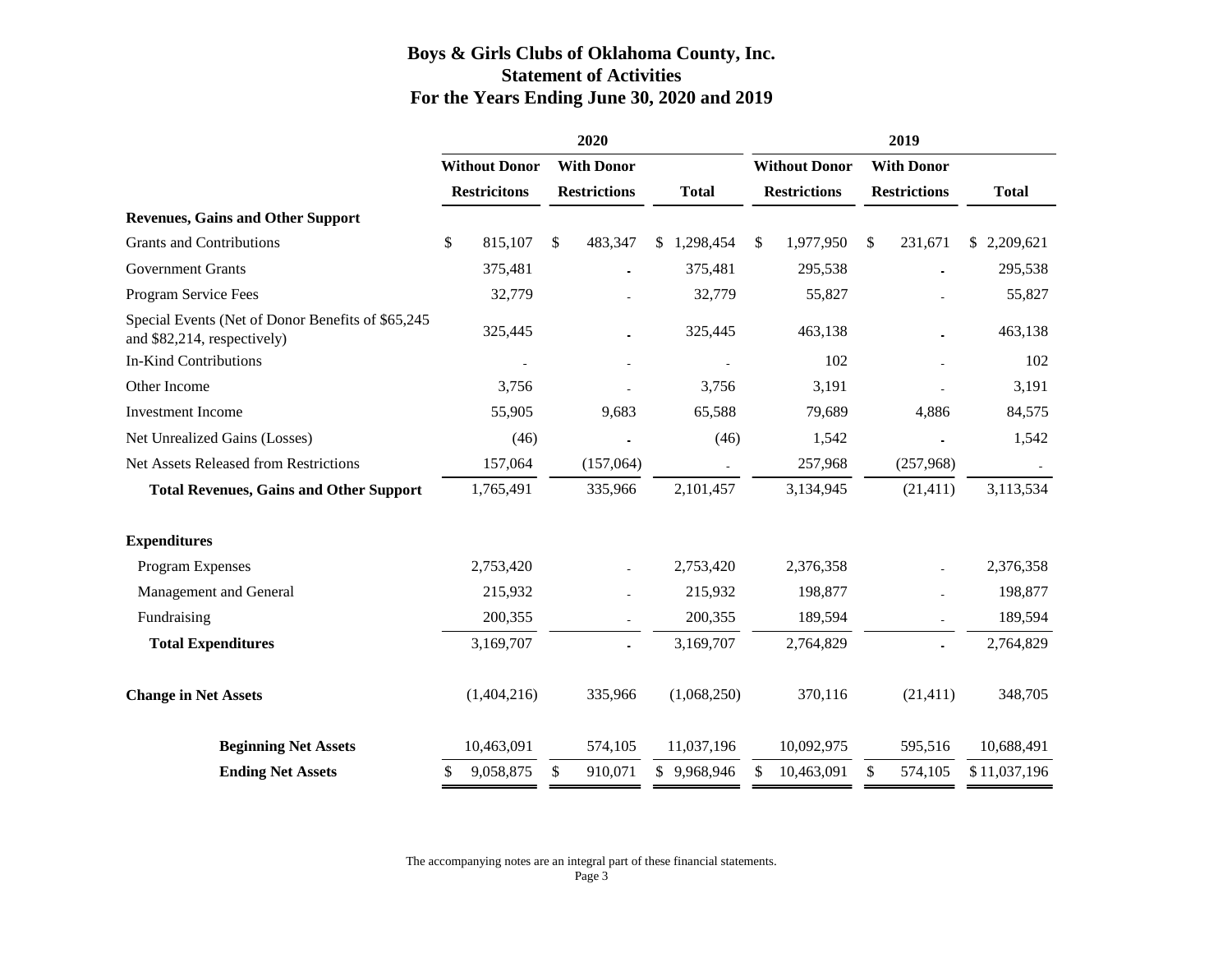## **Boys & Girls Clubs of Oklahoma County, Inc. Statement of Cash Flows For the Years Ended June 30, 2020 and 2019**

|                                                            | 2020                   |              | 2019        |
|------------------------------------------------------------|------------------------|--------------|-------------|
| <b>CASH FLOWS FROM OPERATING ACTIVITIES</b>                |                        |              |             |
| Net Income (Loss)                                          | \$<br>$(1,068,247)$ \$ |              | 348,716     |
| Adjustments to reconcile Net Income (Loss) to net          |                        |              |             |
| Cash Provided by (used in) operating activities:           |                        |              |             |
| Depreciation and Amortization                              | 222,940                |              | 159,233     |
| <b>Unrealized Beneficial Interest Activity</b>             | (292,790)              |              | (4,886)     |
| Decrease (Increase) in Operating Assets                    |                        |              |             |
| Receivables                                                | 768,683                |              | 625,904     |
| <b>Others Assets</b>                                       | (5,155)                |              | (8,151)     |
| Prepaid Insurance                                          | (16, 446)              |              | (1,368)     |
| (Decrease) Increase in Operating Liabilities               |                        |              |             |
| <b>Accounts Payable</b>                                    | (14,752)               |              | 33,798      |
| <b>Accrued Liabilities</b>                                 | (3,350)                |              | (5,319)     |
| <b>Accrued Compensated Absences</b>                        | 2,870                  |              | 16,167      |
| <b>Total Adjustments</b>                                   | 662,000                |              | 815,378     |
| <b>Net Cash Provided By (Used in) Operating Activities</b> | (406, 247)             |              | 1,164,094   |
| <b>CASH FLOWS FROM INVESTING ACTIVITIES</b>                |                        |              |             |
| <b>Purchase of Fixed Assets</b>                            | (344, 823)             |              | (1,425,987) |
| <b>Net Cash Provided By (Used In) Investing Activities</b> | (344, 823)             |              | (1,425,987) |
| <b>CASH FLOWS FROM FINANCING ACTIVITIES</b>                |                        |              |             |
| <b>Loan Proceeds</b>                                       | 389,300                |              |             |
| <b>Net Cash Provided By (Used In) Financing Activities</b> | 389,300                |              |             |
| NET INCREASE (DECREASE) IN CASH                            |                        |              |             |
| AND CASH EQUIVALENTS                                       | (361,770)              |              | (261, 893)  |
| CASH AND CASH EQUIVALENTS AT BEGINNING OF PERIOD           | 4,237,889              |              | 4,499,782   |
| CASH AND CASH EQUIVALENTS AT END OF PERIOD                 | \$<br>3,876,119        | $\mathbb{S}$ | 4,237,889   |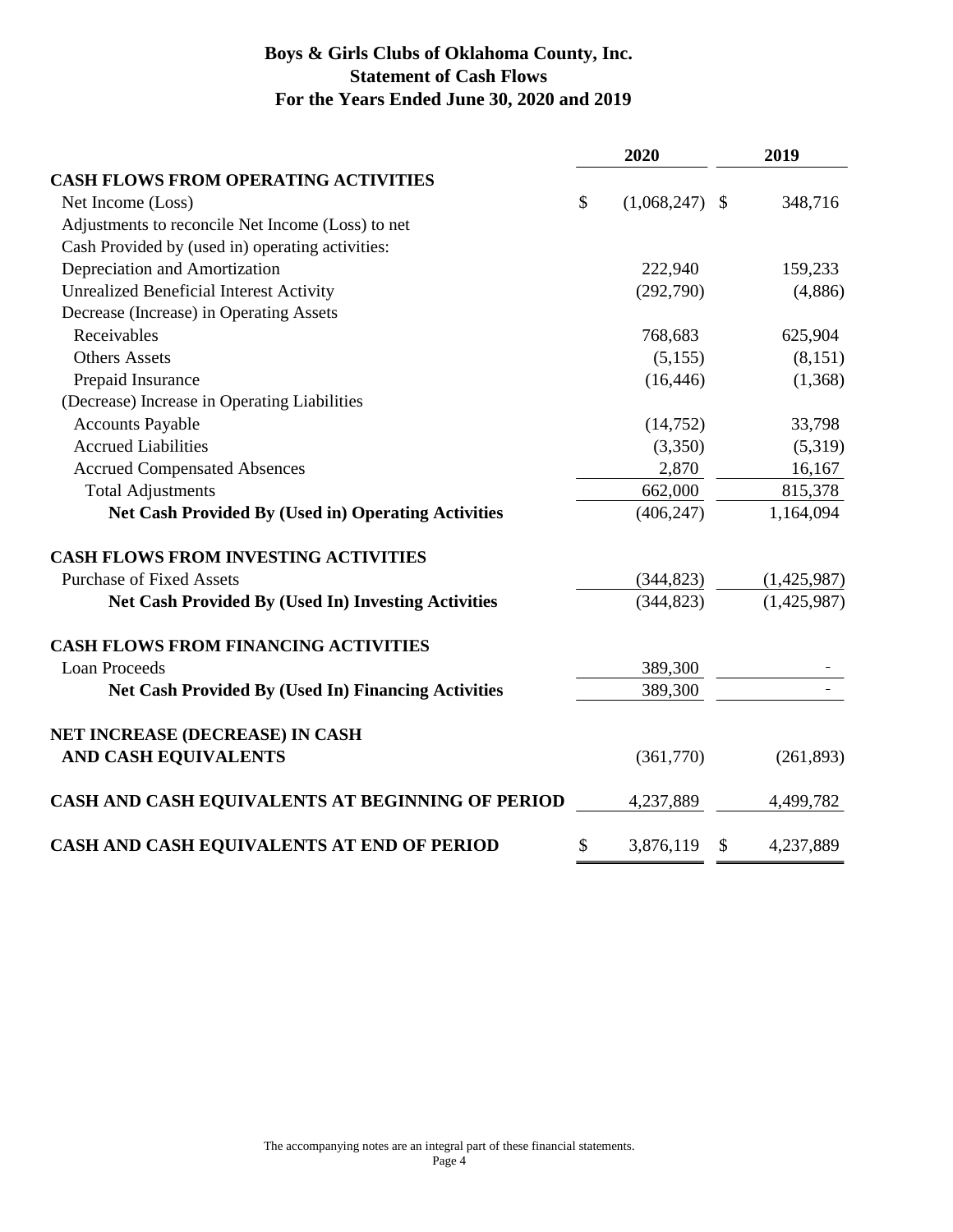## **Boys & Girls Clubs of Oklahoma County, Inc. Statement of Functional Expense For the Years Ending June 30, 2020 and 2019**

|                                    |              |                |                                | 2020         |                    |              |              | 2019         |           |              |                                |               |                    |               |              |
|------------------------------------|--------------|----------------|--------------------------------|--------------|--------------------|--------------|--------------|--------------|-----------|--------------|--------------------------------|---------------|--------------------|---------------|--------------|
|                                    |              | <b>Program</b> | <b>Management</b><br>& General |              | <b>Fundraising</b> |              | <b>Total</b> |              | Program   |              | <b>Management</b><br>& General |               | <b>Fundraising</b> |               | <b>Total</b> |
| Salaries & Wages                   | $\mathbb{S}$ | 1,667,458      | \$<br>85,807                   | $\mathbb{S}$ | 106,472            | $\mathbb{S}$ | 1,859,737    | $\mathbb{S}$ | 1,389,821 | $\mathbb{S}$ | 93,411                         | <sup>\$</sup> | 116,941            | $\mathcal{S}$ | 1,600,173    |
| <b>Employee Benefits</b>           |              | 120,221        | 8,518                          |              | 12,593             |              | 141,332      |              | 148,607   |              | 12,230                         |               | 12,475             |               | 173,312      |
| Payroll Taxes                      |              | 124,877        | 9,189                          |              | 8,892              |              | 142,958      |              | 113,688   |              | 3,243                          |               | 9,001              |               | 125,932      |
| <b>Total Personnel Costs</b>       |              | 1,912,556      | 103,514                        |              | 127,957            |              | 2,144,027    |              | 1,652,116 |              | 108,884                        |               | 138,417            |               | 1,899,417    |
| Depreciation                       |              | 215,260        | 3,840                          |              | 3,840              |              | 222,940      |              | 155,873   |              | 3,360                          |               |                    |               | 159,233      |
| Dues                               |              | 19,497         | 48                             |              | 1,580              |              | 21,125       |              | 6,886     |              | 869                            |               | 1,498              |               | 9,253        |
| Insurance                          |              | 110,200        | 3,663                          |              | 1,979              |              | 115,842      |              | 88,334    |              | 2,517                          |               | 844                |               | 91,695       |
| <b>Information Technology</b>      |              | 9,829          | 1,404                          |              | 6,205              |              | 17,438       |              | 8,097     |              | 691                            |               | 4,435              |               | 13,223       |
| Occupancy                          |              | 103,501        | 11,152                         |              | 10,689             |              | 125,342      |              | 81,532    |              | 13,212                         |               | 13,915             |               | 108,659      |
| <b>Organized Activities</b>        |              | 187,478        | 1,060                          |              | 1,288              |              | 189,826      |              | 201,362   |              | (509)                          |               | 995                |               | 201,848      |
| Office & Supplies                  |              | 108,739        | 16,928                         |              | 1,885              |              | 127,552      |              | 62,127    |              | 10,052                         |               | 4,665              |               | 76,844       |
| Printing & Postage                 |              | 6,266          | 1,823                          |              | 1,486              |              | 9,575        |              | 1,284     |              | 287                            |               | 6,167              |               | 7,738        |
| <b>Professional Fees</b>           |              | 9,421          | 63,050                         |              | 35,669             |              | 108,140      |              | 38,090    |              | 51,366                         |               | 9,248              |               | 98,704       |
| Repairs & Maintenance              |              | 38,067         |                                |              | 1,100              |              | 39,167       |              | 39,408    |              | 8                              |               |                    |               | 39,416       |
| Seminars & Conferences             |              | 6,586          | 8,929                          |              | 237                |              | 15,752       |              | 10,595    |              | 8,066                          |               | 152                |               | 18,813       |
| <b>Other Fundraising Activitie</b> |              | 2,245          | 135                            |              | 6,440              |              | 8,820        |              |           |              | 74                             |               | 9,258              |               | 9,332        |
| Travel & Related Expenses          |              |                | 386                            |              |                    |              | 386          |              |           |              |                                |               |                    |               |              |
| Vehicle Expense                    |              | 23,775         |                                |              |                    |              | 23,775       |              | 30,654    |              |                                |               |                    |               | 30,654       |
| <b>Total Expenses</b>              | S            | 2,753,420      | \$<br>215,932                  | \$           | 200,355            | \$           | 3,169,707    |              | 2,376,358 | \$           | 198,877                        |               | 189,594            | \$            | 2,764,829    |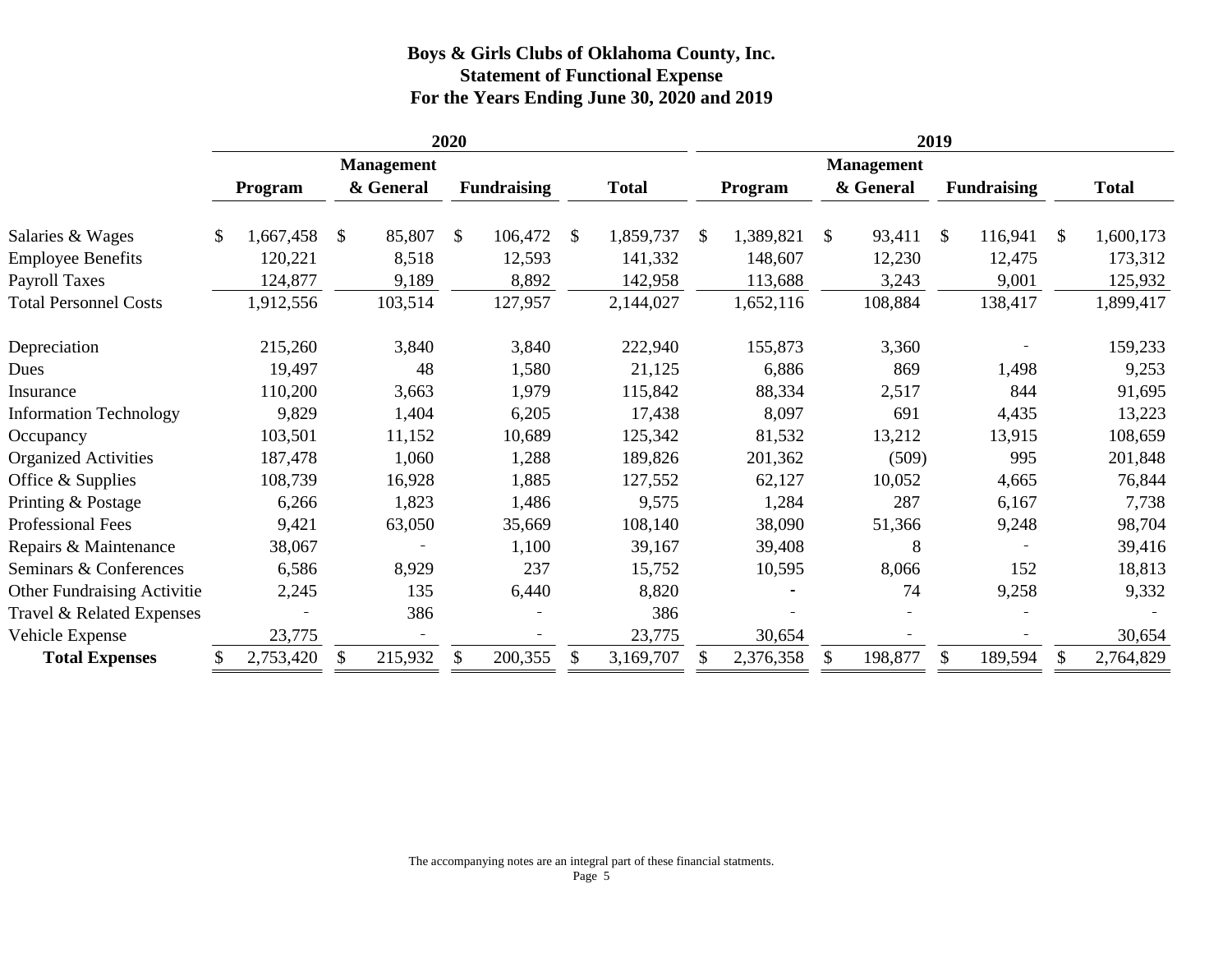### **NOTE 1 - SUMMARY OF SIGNIFICANT ACCOUNTING POLICIES**

#### *ORGANIZATION*

Boys & Girls Clubs of Oklahoma County, Inc. (the Clubs) is a non-profit, community-based organization devoted to providing the children of Oklahoma County with leadership development, cultural enrichment, sports and arts and crafts in a safe, supervised environment. The Clubs is primarily supported by individual and corporate donations and foundation grants.

#### *BASIS OF PRESENTATION*

Financial statement presentation follows the recommendation of the Financial Accounting Standards Board in its Statement of Financial Accounting Standards (ASU No. 2016-14, *Presentation of Financial Statements of Not-for-Profit Organizations.* Under FASB ASU No. 2016-14, the Network is required to report information regarding its financial position and activities according to two classes of net assets; without donor restrictions and with donor restrictions. As of June 30, 2020, the Organization had net assets with and without donor restrictions.

#### *ESTIMATES*

The preparation of financial statements in conformity with USGAAP requires management to make estimates and assumptions that affect the reported amounts of assets and liabilities and disclosure to contingent assets and liabilities at the date of the financial statement. Actual results could differ from those estimates. It is at least reasonably possible that the significant estimates used will change within the next year.

The Clubs has estimated an allowance for uncollectible in the amount of \$310,042.

#### *CASH AND CASH EQUIVALENTS*

The Clubs considers highly liquid investments with original maturities of three months or less to be cash equivalents.

#### *INVESTMENTS*

The Clubs reports investments, if any, in equity securities with readily determinable market values and all investments in debt securities at fair value with gains and losses included in the statement of activities.

#### *FAIR VALUE MEASUREMENTS*

Accounting Standards Codification (ASC) Topic 820 requires the Clubs to disclose estimated fair values for all financial instruments and establishes a fair value hierarchy for inputs used in measuring fair value. The fair value hierarchy distinguishes between market participant assumptions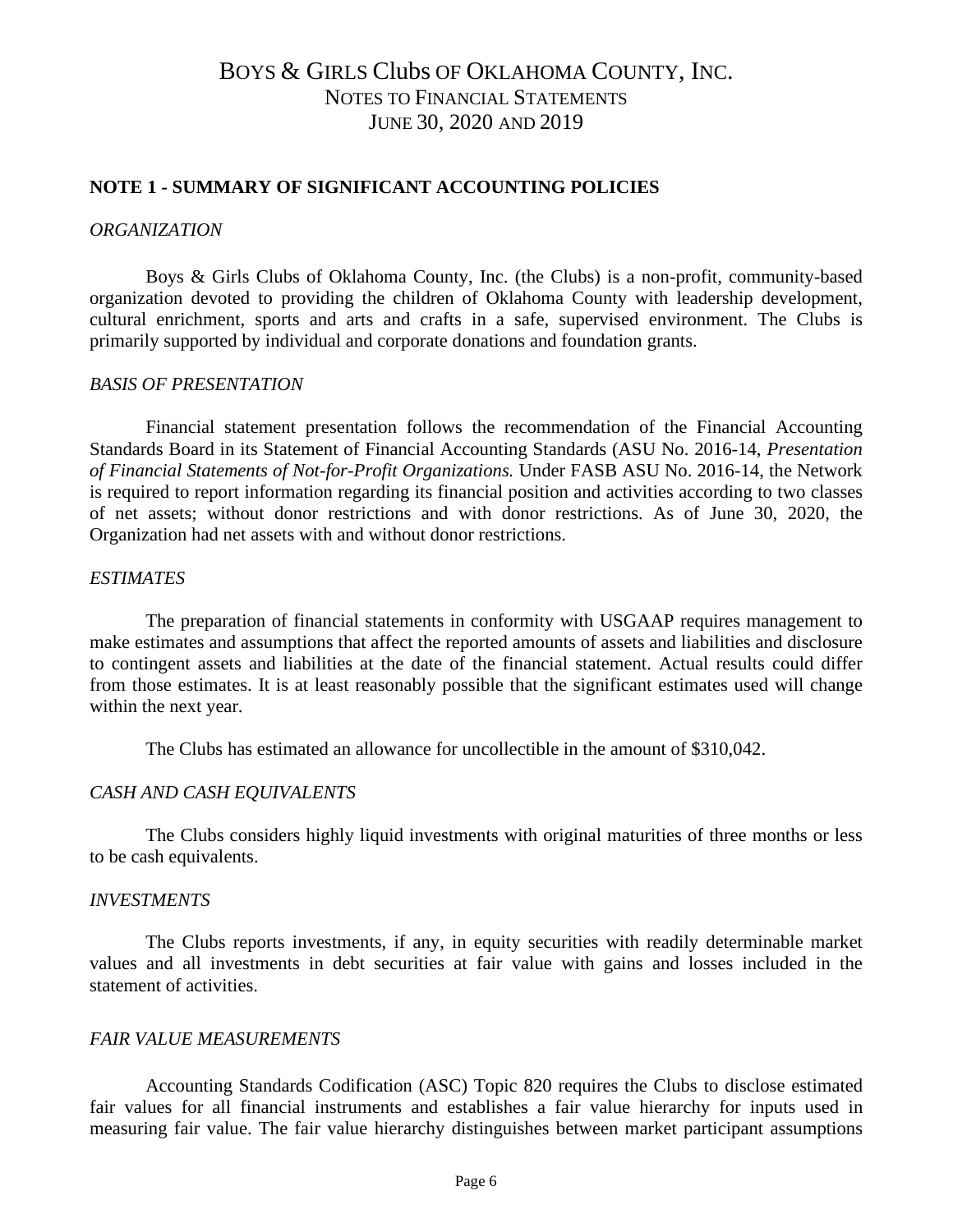based on market data obtained from sources independent of the reporting entity (observable inputs that are classified within Level 1 or 2 of the hierarchy) and the reporting entity's own assumptions about market participant assumptions (unobservable inputs classified within Level 3 of the hierarchy).

Financial instruments in the statement of financial position have included investments and beneficial interests. Investments, if held, would consist of debt and equity securities, would be considered Level 1 assets and would be reported at fair value based on quoted prices in active markets for identical assets at the measurement date. The beneficial interest in assets held by others is considered a Level 2 asset and is reported at fair value based on the valuation provided by the fund manager.

## *PROPERTY AND EQUIPMENT*

Purchased assets are recorded at cost, and donated assets are recorded at market value at the time of donation. Property and equipment with initial values of \$2,500 or more are capitalized and depreciated over their estimated useful lives of three to forty years on a straight-line basis.

## *CONTRIBUTIONS*

Gifts of cash and other assets are reported as restricted support if they are received with donor stipulations that limit the use of the donated assets. When a donor restriction expires, that is, when a stipulated time restriction ends or purpose restriction is accomplished, with donor restriction net assets are reclassified to without donor restriction net assets and reported in the statement of activities as net assets released from restrictions. Contributions may be reported as unrestricted support if a time restriction ends or a purpose restriction is accomplished within the same reporting period. The Clubs reports gifts of land, buildings and equipment as without donor restriction support unless explicit donor stipulations specify how the donated assets must be used. Gifts of long-lived assets with explicit restrictions that specify how the assets are to be used and gifts of cash or other assets that must be used to acquire long-lived assets are reported as restricted support. Absent explicit donor stipulations about how long those long-lived assets must be maintained, expirations of donor restrictions are reported when the donated or acquired long-lived assets are placed in service.

Contributed materials are recorded at market value at the time of donation, and contributed services are recorded at the fair value of the services, provided they meet the following criteria:

- o Create or enhance non-financial assets: or
- o Require specialized skills, are provided by individuals possessing those skills and would typically be purchased if not provided by donation.

The Clubs receives services from volunteers who give significant amounts of their time to the Club's programs and fund-raising campaigns. No amounts have been reflected for these types of donated services, as they do not meet the criteria outlined above.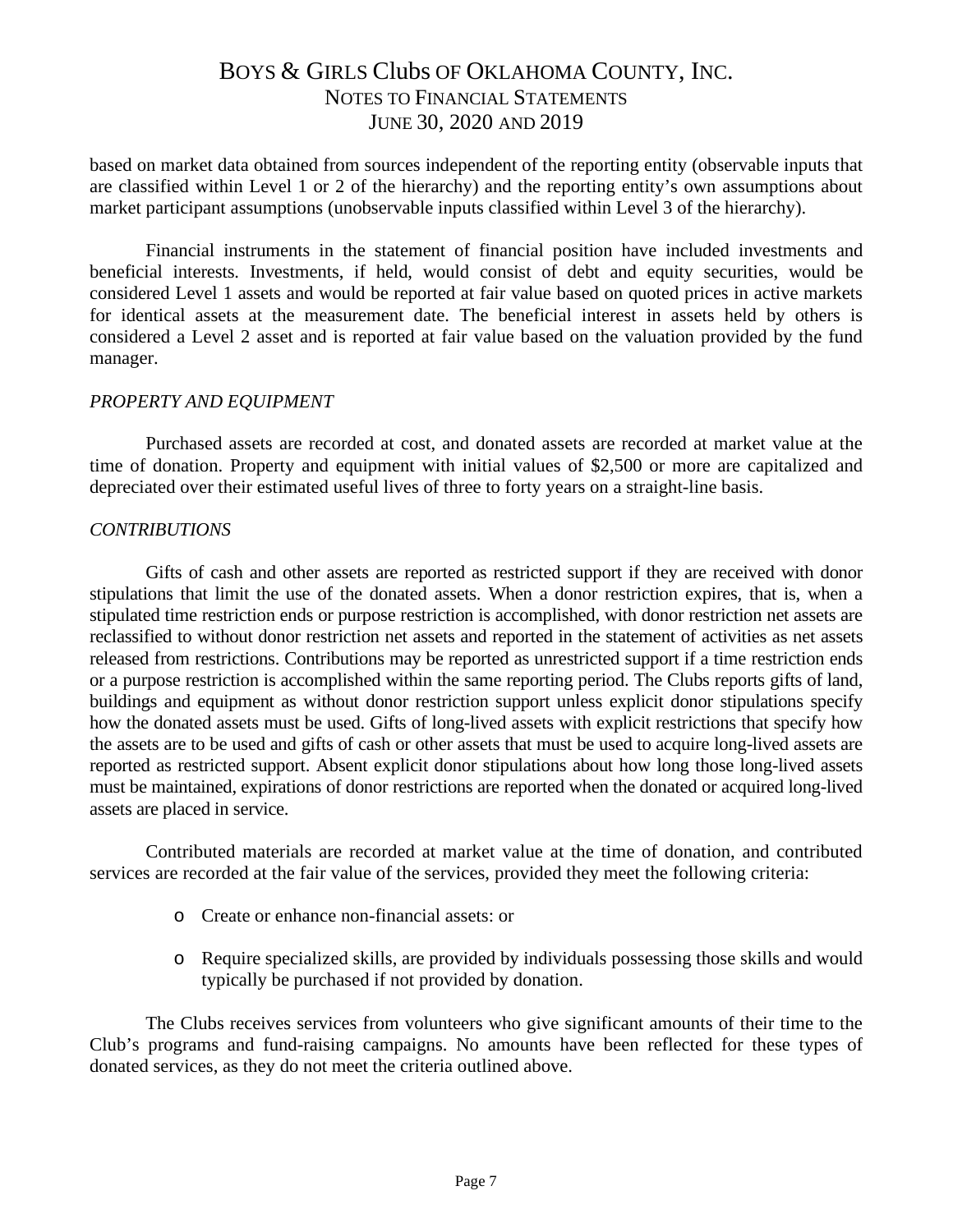## *FUNCTIONAL EXPENSES*

Expenses are charged to each program based on direct expenditures incurred. Certain expenditures, which are not directly chargeable to a single function, are allocated based on applicable estimates.

#### *INCOME TAXES*

The Clubs is an exempt organization under Internal Revenue Service (IRS) Code Section 501(c)(3) and is not classified as a private foundation within the meaning of IRS Code Section 509(a). Therefore, no provision has been made in the financial statements for income taxes.

#### *ENDOWMENT INVESTMENT AND SPENDING POLICIES*

The Club's endowment consists of approximately one individual fund established for a variety of purposes. The endowment consists of both donor-restricted endowment funds and funds designated by the Board of Directors to function as endowments. Net assets associated with endowment funds, including funds designated by the Board of Directors to function as endowments, are classified and reported based on the existence or absence of donor-imposed restrictions.

The Board of Directors of the Clubs has interpreted the Oklahoma Prudent Management of Institutional Funds Act (OKPMIFA) as requiring the preservation of the fair value of the original gift as of the date of the donor-restricted endowment fund gift, absent explicit donor instructions to the contrary. As a result of this interpretation, the Clubs classifies as net assets with donor restriction (a) the original fair value of gifts to the permanent endowment, (b) the original fair value of any subsequent gifts to the permanent endowment and (c) accumulations to the permanent endowment made in accordance with the explicit donor instructions at the time of the gift.

In accordance with OKPMIFA, the Clubs considered the following factors in making its determination to appropriate or accumulate donor-restricted endowment funds:

- The duration and preservation of the fund;
- The purposes of the Clubs and the donor-restricted endowment fund;
- General economic conditions:
- The possible effect of inflation and deflation;
- The expected total return from income and the appreciation and depreciation of investments;
- Other resources of the Clubs; and
- The investment policy of the Clubs.

#### *RECLASSIFICATION*

Certain reclassifications have been made to the prior year presentation to conform to the current year presentation.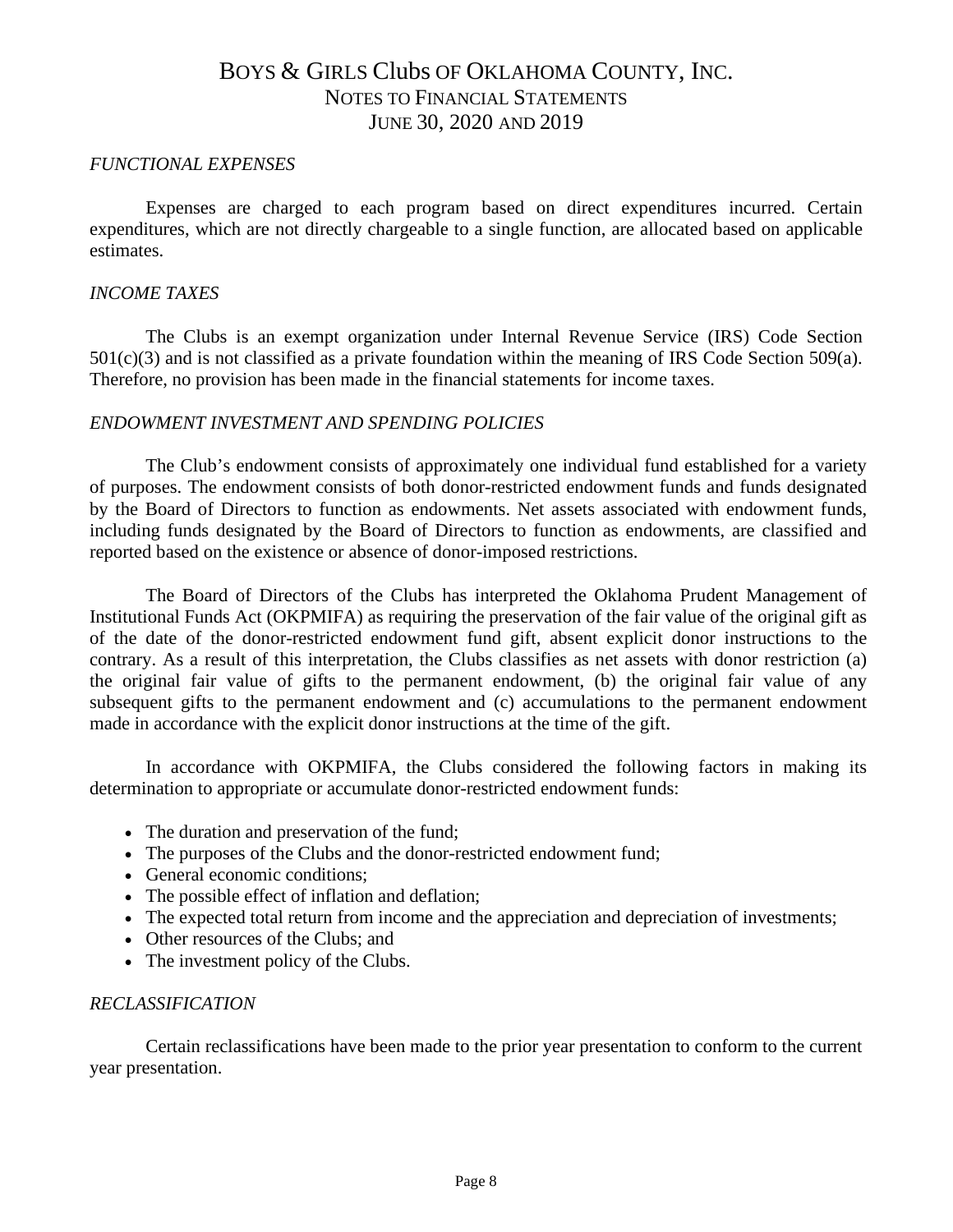## **NOTE 2 – OKLAHOMA CITY COMMUNITY FOUNDATION**

The Clubs and other donors have contributed to funds administered by the Oklahoma City Community Foundation, Inc. (OCCF) for the benefit of the Clubs. According to OCCF policy, the principal amounts of such contributions become the legal assets of OCCF.

Financial accounting standards provide that the value of reciprocal transfer assets, that is assets transferred by the Clubs to organizations raising or holding contributions for others, such as OCCF, be recognized as assets in the financial statements of the transferor. They also provide that the value of assets contributed by others to these types of organizations for the benefit of a specified beneficiary specifically not be recognized and recorded by the beneficiary. The Club's beneficial interest in reciprocal transfer assets was \$559,762 and \$266,973 as of June 30, 2020 and 2019, respectively.

The market value of assets contributed by others to OCCF for the benefit of the Clubs and, therefore, not recorded in the financial statements was \$398,724 and \$300,878 at June 30, 2020 and 2019, respectively. Annual distributions from income are made to the Clubs based on OCCF's spending policy, which is currently five percent of the average market value over the previous twelve quarters of all assets held for the benefit of the Clubs.

#### **NOTE 3 – INCOME TAXES**

On July 1, 2009, the Clubs adopted the recognition requirements for uncertain income tax positions as required by generally accepted accounting principles with no cumulative effect adjustment required. Income tax benefits would be recognized for income tax positions taken or expected to be taken in a tax return only when it is determined that the income tax position would more-likely-than-not be sustained upon examination by taxing authorities. The Clubs has analyzed tax positions taken for filing with the Internal Revenue Service and the Oklahoma Tax Commission. The Clubs believes that income tax filing positions will be sustained upon examination and does not anticipate any adjustments that would result in a material adverse effect on the Club's financial condition, results of operations or cash flows. Accordingly, the Clubs has not recorded any reserves or related accruals for interest and penalties for uncertain income tax positions at June 30, 2020.

The Clubs is subject to routine audits by taxing jurisdictions; however, there are currently no audits for any tax periods in progress. The Clubs believes it is no longer subject to income tax examinations for years prior to 2018.

## **NOTE 4 – CONCENTRATIONS**

The Club's services are concentrated in the Oklahoma County area with its contributors almost exclusively individuals, businesses and foundations in the Central Oklahoma metropolitan area. As a result, the Club's support is highly dependent upon the general economic conditions in the area. However, the risk of near-term severe impact on the operations and mission of the Clubs due to these concentrations is limited by the diversity among entities making up the donor base.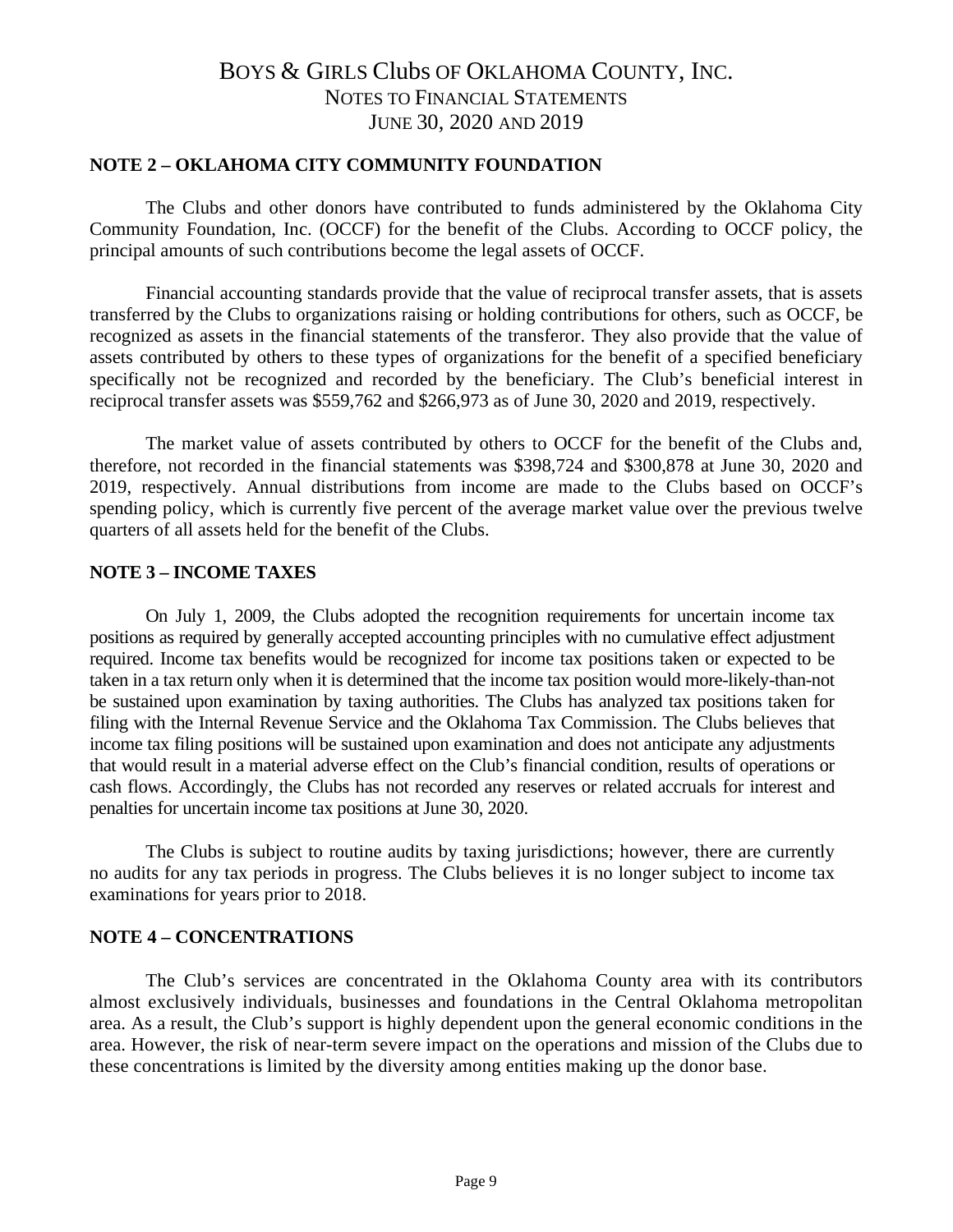The Clubs is highly dependent on its relationship with certain schools in the Oklahoma City metropolitan area and a lease with the City of Oklahoma City to help house and facilitate its numerous programs.

## **NOTE 5 – AVAILABILITY OF RESOURCES AND LIQUIDITY**

The Organization has \$1,446,134 of financial assets available within 1 year of the balance sheet date to meet cash needs for general expenditure consisting of cash of \$1,248,304, contributions and grants receivable of \$197,830, and short-term investments of \$-0-. None of the financial assets are subject to donor or other contractual restrictions that make them unavailable for general expenditure within one year of the balance sheet date. The contributions receivable are subject to time restrictions but are expected to be collected within one year. The Organization has a goal to maintain financial assets, which consist of cash and short-term investments, on hand to meet 60 days of normal operating expenses, which are, on average, approximately \$528,285. The Organization has a policy to structure its financial assets to be available as its general expenditures, liabilities, and other obligations come due. In addition, as part of its liquidity management, the Organization invests cash in excess of daily requirements in various short-term investments including, certificate of deposits and short-term treasury instruments. The Organization also has \$3,752,738 of financial assets available within 1 year of the balance sheet date to meet cash needs for projects included in the Great Futures Comprehensive Campaign. These consist of cash of \$2,627,815, pledges receivable of \$1,124,923, and short-term investments of \$-0-. These monies are to be used solely for the Comprehensive Campaign projects.

## **NOTE 6 – PROPERTY AND EQUIPMENT**

Property and Equipment Consisted of the Following:

|                                   | 2020          |     | 2019      |
|-----------------------------------|---------------|-----|-----------|
|                                   |               |     |           |
| <b>Furniture and Fixtures</b>     | \$<br>273,325 | \$. | 145,183   |
| Office Equipment                  | 52,924        |     | 52,924    |
| Computer Equipment                | 464,630       |     | 347,799   |
| Kitchen Equipment                 | 89,659        |     | 89,659    |
| <b>Recreation Equipment</b>       | 91,042        |     | 91,042    |
| Vehicles                          | 202,816       |     | 202,816   |
| <b>Building</b>                   | 5,568,667     |     | 4,078,828 |
| Work-in-Process                   |               |     | 1,389,990 |
| Land and Improvements             | 41,189        |     | 41,189    |
|                                   | 6,784,251     |     | 6,439,429 |
| Less: Accumulated Depreciation    | 2,164,920     |     | 1,941,980 |
| Total Property and Equipment, Net | 4,619,332     | S   | 4,497,449 |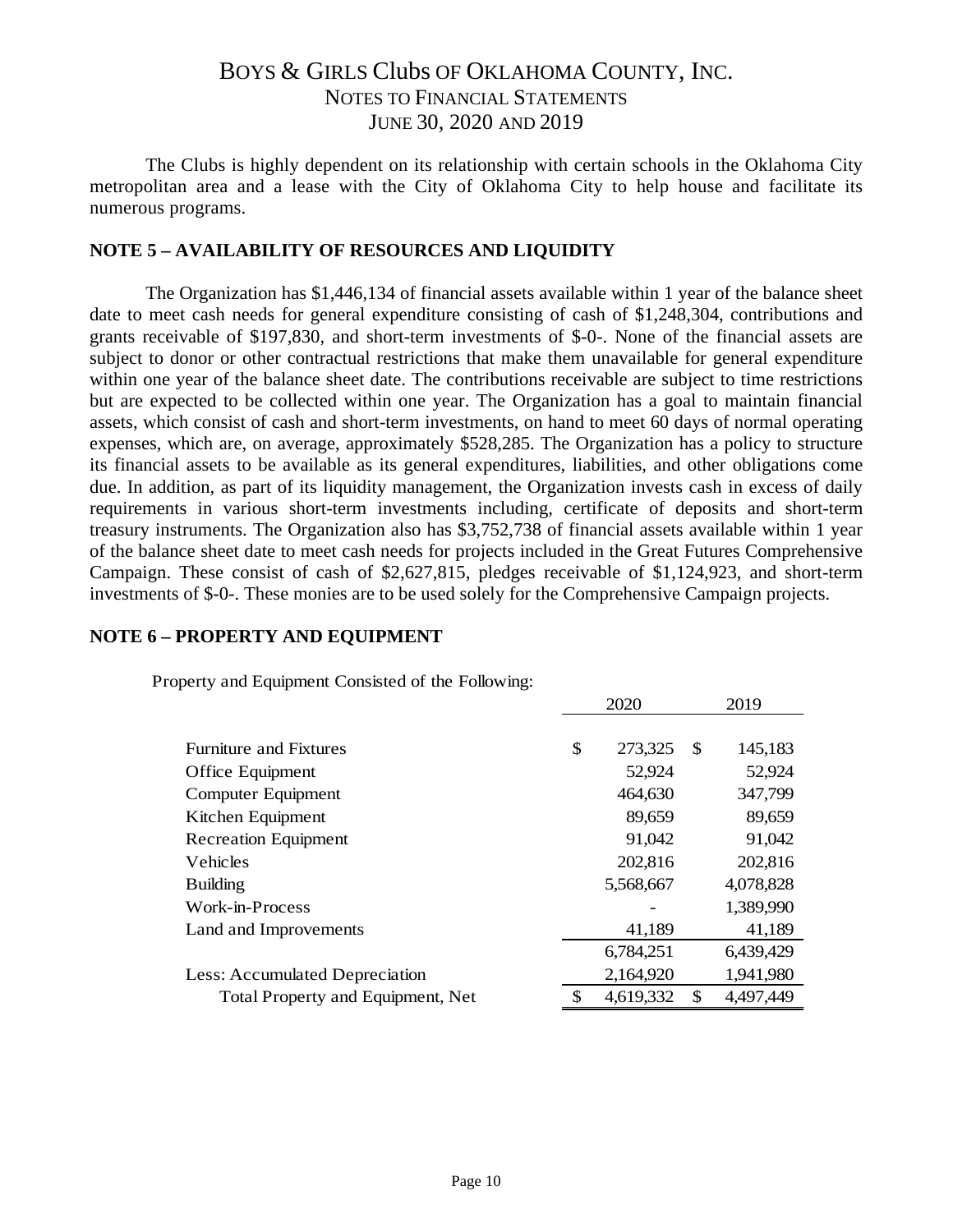### **NOTE 7 - ENDOWMENT**

Net assets associated with endowment funds are classified and reported based on the existence or absence of donor-imposed restrictions. The Clubs holds a donor-restricted and boarddesignated endowment fund that is further described in Note 2 above.

Changes in Endowment Included:

|                                         |   | 2020     | 2019     |  |  |  |
|-----------------------------------------|---|----------|----------|--|--|--|
|                                         |   |          |          |  |  |  |
| Endowment Net Assets, Beginning of Year | S | 266.972  | 262,086  |  |  |  |
| Investment Return (Loss)                |   | 12.560   | 17,907   |  |  |  |
| Contributions                           |   | 300,000  |          |  |  |  |
| Appropriated for Expenditure            |   | (19,770) | (13,021) |  |  |  |
| Endowment Net Assets, End of Year       |   | 559.762  | 266,972  |  |  |  |

By placing their endowment funds with the Oklahoma City Community Foundation, the Clubs hopes to provide a predictable stream of funding to programs supported by its endowment while seeking to maintain the purchasing power of the endowment assets. This method of investing endowment assets is intended, over the long-term to:

- Enhance the total value of the endowment through appreciation and additions and/or the reinvestment of earnings in excess of spending appropriations;
- Preserve capital and avoid the risk of large loss

## **NOTE 8 – RETIREMENT PLAN**

All part-time and full-time employees who work 1,000 hours or more a year are eligible to participate in the retirement plan after one year of employment. The Clubs makes contributions to the plan equal to 5% of employee compensation. During the year ended June 30, 2020 and 2019, the Clubs contributions to the plan totaled \$52,107 and \$43,585, respectively.

## **NOTE 9 – LEASES**

The Clubs leases office space under a lease which expires November 30, 2020. Rent expense incurred under this lease in 2020 and 2019, was \$22,687 and \$23,331, and is allocated to various categories in the accompanying statement of functional expenses. Future minimum lease payments are due as follows:

> Year Ending June 30: 2021 \$ 9,453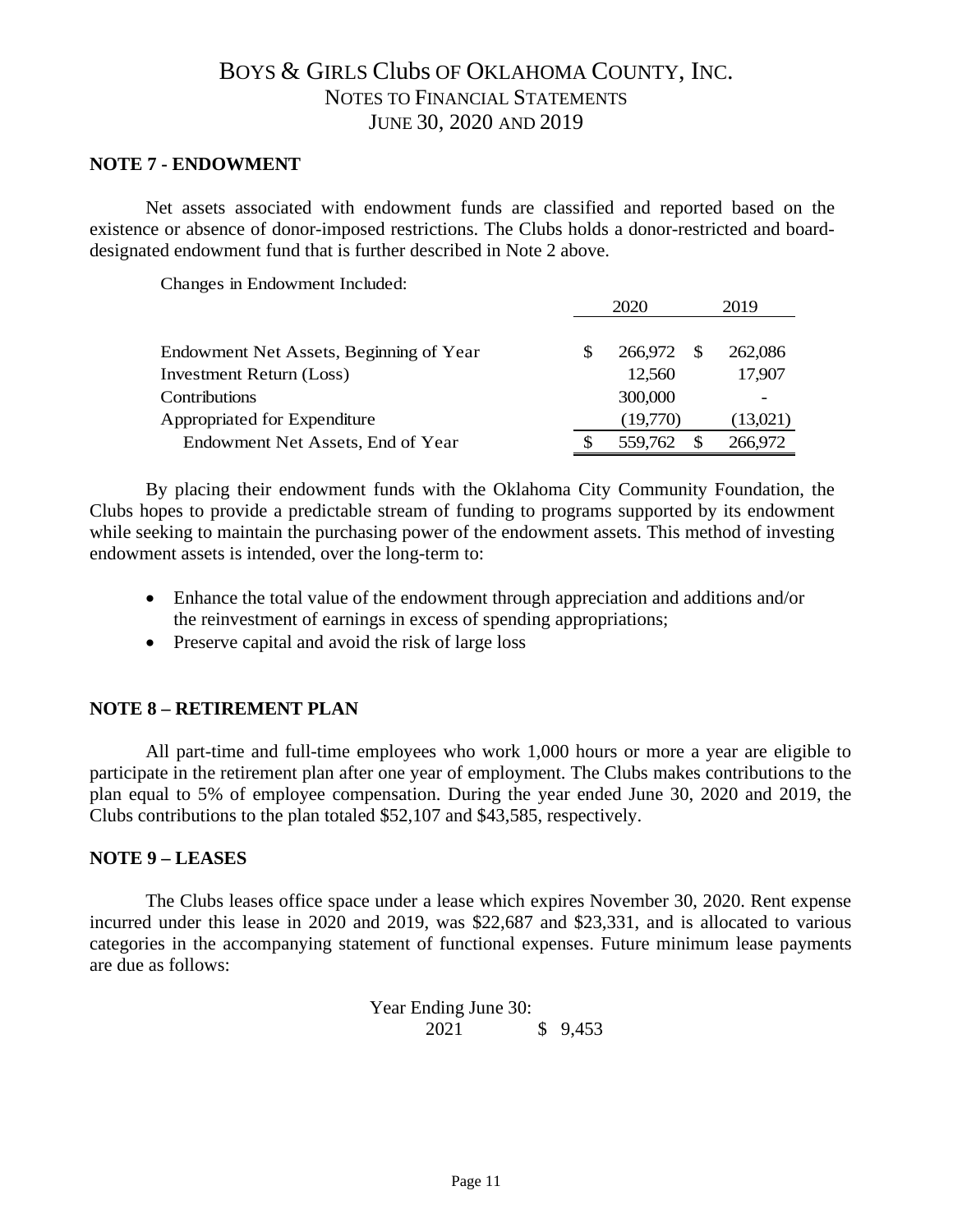## **NOTE 10 – COMPREHENSIVE CAMPAIGN**

In order to ensure the continued growth, impact, and sustainability of the Boys & Girls Clubs of Oklahoma County, a \$7.8MM Great Futures Comprehensive Campaign was begun during FY17. The campaign will support enhanced efforts through FY2022 that will allow us to reach more kids, more often, and with a deeper impact. Funds will go toward three general areas:

- 1) Capital and Infrastructure Includes the construction of a new 6,000+ s.f. Teen Center, parking lot and safety improvements, and technology enhancements. This will allow us to increase our enrollment by about 500 teens.
- 2) Program Enhancements Allows us to offer new and stronger programs that support key youth and teen outcomes. It includes enhanced STEAM (Science, Technology, Engineering, Arts, and Math) programming, career and college prep, and increased staff capacity and training.
- 3) Capacity & Sustainability Ensures the sustainable operations, resources, and stability for our existing school sites, and allows us to open an additional Clubs site. It also allows for a modest increase in professional and administrative capacity in line with organizational growth.

Positive results from the Great Futures Campaign fundraising efforts can be seen in the financials with the increase in cash, receivables, pledges, and revenues. Cash received under the Great Futures Campaign is set aside by the Board and is held outside the operating account. This is reflected in the Statement of Position as Net Assets Without Donor Restrictions-Board Designated. These funds will be released in accordance with the Board-approved campaign budget, objectives, and timelines, and are monitored on a regular basis by the Board's Finance Committee. As of June 30, 2020, campaign activity consisted of the following:

| <b>Total Pledged</b>        | 8,003,070   |                           |             |
|-----------------------------|-------------|---------------------------|-------------|
| Expended:                   |             | Cash                      | \$2,627,815 |
| Capital & Infrastructure    | (1,792,022) | <b>Pledge Receivables</b> | 1,124,923   |
| <b>Program Enhancements</b> | (919, 722)  |                           | \$3,752,738 |
| Capacity & Sustainability   | (1,538,588) |                           |             |
| Remaining To Be Expended    | 3,752,738   |                           |             |

## **NOTE 11 – SBA Paycheck Protection Loan**

On April 10, 2020, the Organization received loan proceeds in the amount of approximately \$389,300 under the Paycheck Protection Program ("PPP"). The PPP, established as part of the Coronavirus Aid, Relief and Economic Security Act ("CARES Act"), provides for loans to qualifying businesses for amounts up to 2.5 times of the average monthly payroll expenses of the qualifying business. The loans and accrued interest are forgivable after twenty-four weeks as long as the borrower uses the loan proceeds for eligible purposes, including payroll, benefits, rent and utilities, and maintains its payroll